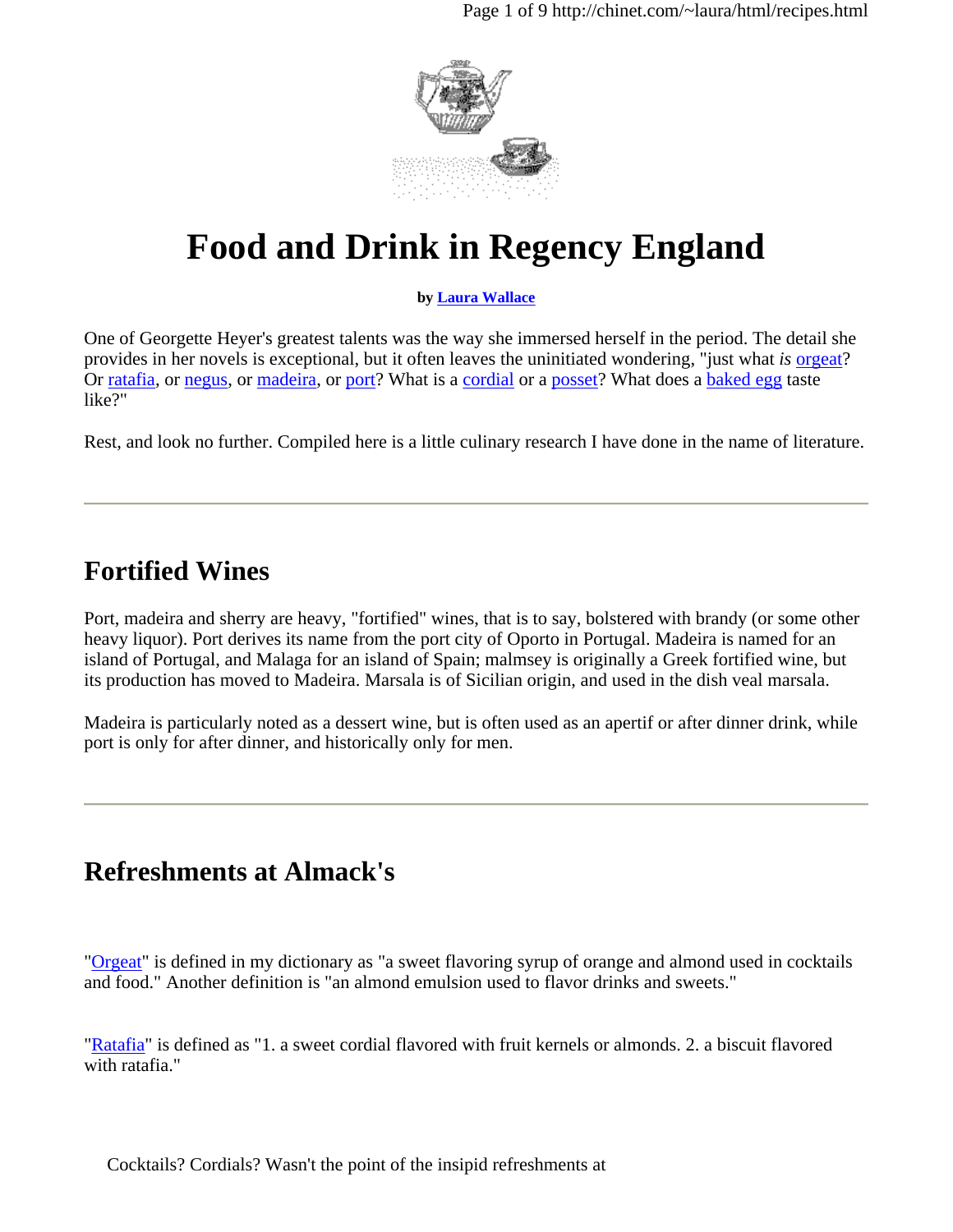Almack's that they were not spiritous? Weak tea and stale cakes! So what sort of cocktails did they make?



I found a recipe for orgeat syrup. I wouldn't ask anyone to make this stuff, as it looks like a lot of trouble and it is reputed to be as unpalatable as Heyer's heros considered it. In fact, one of our own illustrious list members has provided us with the following review:

*"The cafe outside Nordstrom's Department Store at the Pentagon City Mall here in Washington has a selection of Italian syrups to make non-alcoholic drinks with. One flavor is Orgeat! So I tried it, of course, when I saw it. It was combined with ice water (not fizzy, I think I recall). It was incredibly, nauseatingly sweet. I imagine it could also have been put into a boozy drink too. It was like making a cherry coke--just adding syrup only to water. However, after trying it, I fully see why it left our Regency folks unexcited. Blecch."*

### **Orgeat Sirup**

| Blanch and pound into a paste:                                                                                                                 | 1 pound almonds<br>10 bitter almonds           |
|------------------------------------------------------------------------------------------------------------------------------------------------|------------------------------------------------|
| Squeeze out the oil. Mix the remaining powder with enough:                                                                                     | Water                                          |
| to make a paste. Let it rest for 24 hours in a cool place.<br>Dissolve in:                                                                     | $11/2$ cups water<br>2 teaspoons tartaric acid |
| and add this mixture to the paste. Filter and add to the resulting 2 1/2 cups sugar<br>liquid:<br>Stir until dissolved and store refrigerated. | 2 tablespoons orange water (optional)          |

#### **Ratafia**

Kristin Smagula found the following recipe for Ratafia in *Robert's Guide for Butlers & Other Household Staff*, published in 1828.

*Into one quart of brandy pour half a pint of cherry juice, as much currant juice, as much of raspberry juice, add a few cloves, and some white pepper in grains, two grains of green coriander, and a stick or two of cinnamon, then pound the stones of cherries, and put them in wood and all. Add about twenty five or thirty kernels of apricots. Stop your demijohn close and let it infuse for one month in the shade, shaking it five or six times in that time at the end of which strain it through a flannel bag, then through a filtering paper, and then bottle it and cork close for use; you can make any quantity you chose, only by adding or increasing more brandy or other ingredients.*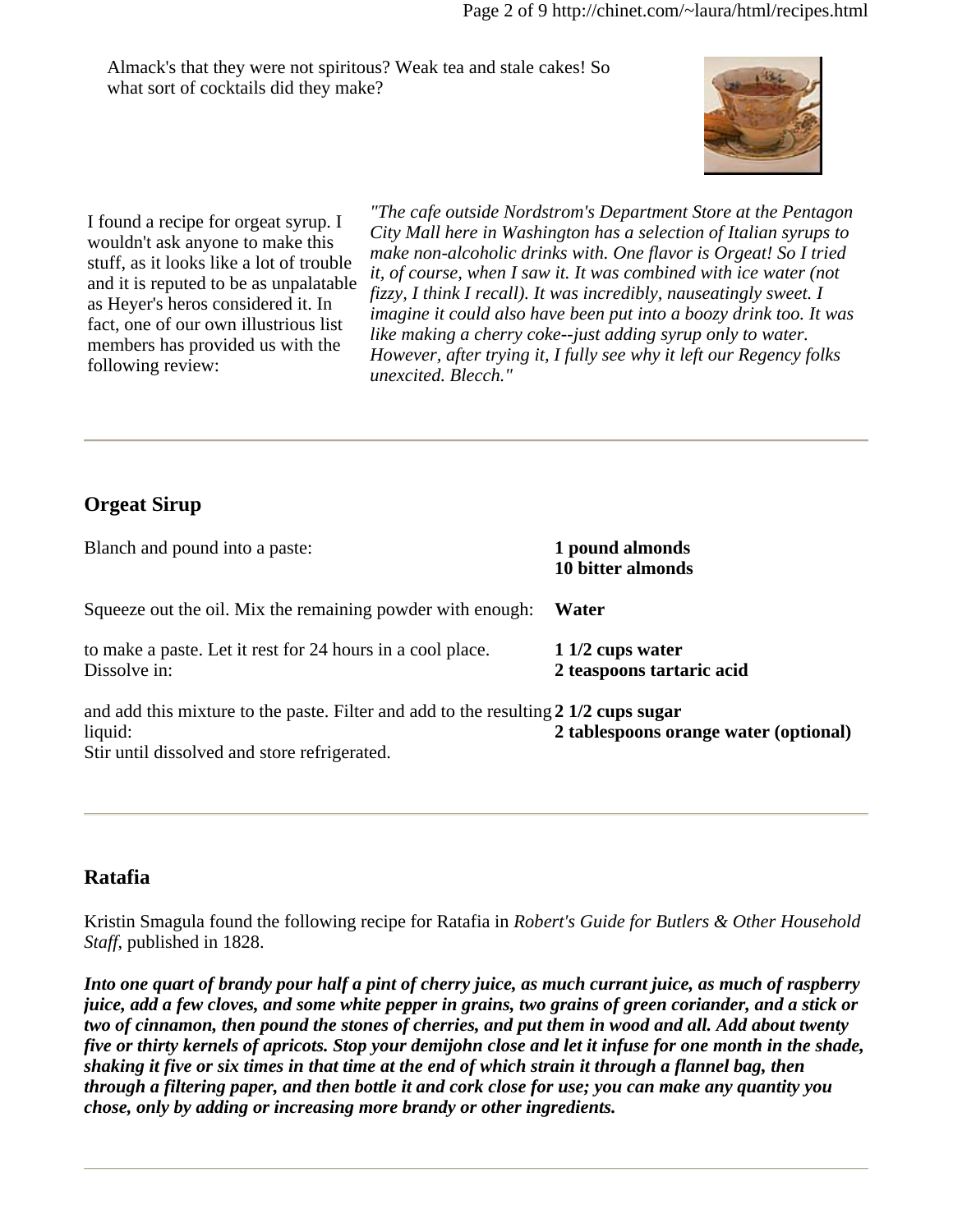#### **Mulled Wine or Negus**

#### **serves a crowd**

Negus is another name for mulled wine, which traditionally was prepared by adding some cinnamon/cloves/nutmeg/fruit peel/whatever to a mug of wine, and then heating it by stirring with a hot poker from the fire.

| Make a syrup by boiling for 5 minutes: | $21/2$ cups sugar<br>1 1/4 cups water<br>4 dozen whole cloves<br>6 sticks cinnamon<br>3 crushed nutmegs<br>Peel of 3 lemons, 2 oranges |
|----------------------------------------|----------------------------------------------------------------------------------------------------------------------------------------|
| Strain syrup. Add to it:               | 4 cups hot lemon or lime juice                                                                                                         |
| Heat well and add:                     | 4 bottles red wine                                                                                                                     |
| Serve very hot with slices of:         | <b>Lemon and pineapple</b>                                                                                                             |

These proportions may be varied to taste. Sometimes Madeira, port or sherry is used in this formula.

Here is another recipe for negus, provided by Maria, from *Mrs. Beeton's Book of Household Management*, originally published in 1861:

#### **To Make Negus:**

| <b>Ingredients:</b> | To every pint of port wine, allow 1 quart of boiling water, 1/4 lb. of sugar, 1 lemon,<br>grated nutmeg to taste.                                                                                                                                                                                                                                                                                                                                                                                                                                                                                                                                                                                                       |
|---------------------|-------------------------------------------------------------------------------------------------------------------------------------------------------------------------------------------------------------------------------------------------------------------------------------------------------------------------------------------------------------------------------------------------------------------------------------------------------------------------------------------------------------------------------------------------------------------------------------------------------------------------------------------------------------------------------------------------------------------------|
| Mode:               | As this beverage is more usually drunk at children's parties than at any other, the wine<br>need not be very old or expensive for the purpose, a new fruity wine answering very<br>well for it. Put the wine into a jug, rub some lumps of sugar (equal to 1/4 lb.) on the<br>lemon-rind until all the yellow part of the skin is absorbed, then squeeze the juice, and<br>strain it. Add the sugar and lemon-juice to the port wine, with the grated nutmeg; pour<br>over it the boiling water, cover the jug, and, when the beverage has cooled a little, it<br>will be fit for use. Negus may also be made of sherry, or any other sweet white wine,<br>but is more usually made of port than of any other beverage. |
| Sufficient:         | Allow 1 pint of wine, with the other ingredients in proportion, for a party of 9 or 10<br>children.                                                                                                                                                                                                                                                                                                                                                                                                                                                                                                                                                                                                                     |

Talk about your very happy children!

I find it a little curious that by mid-century negus has been demoted from Insipid Almack's Refreshment to a children's drink. A Regency heroine would have been a grandmother by then, so it's likely that either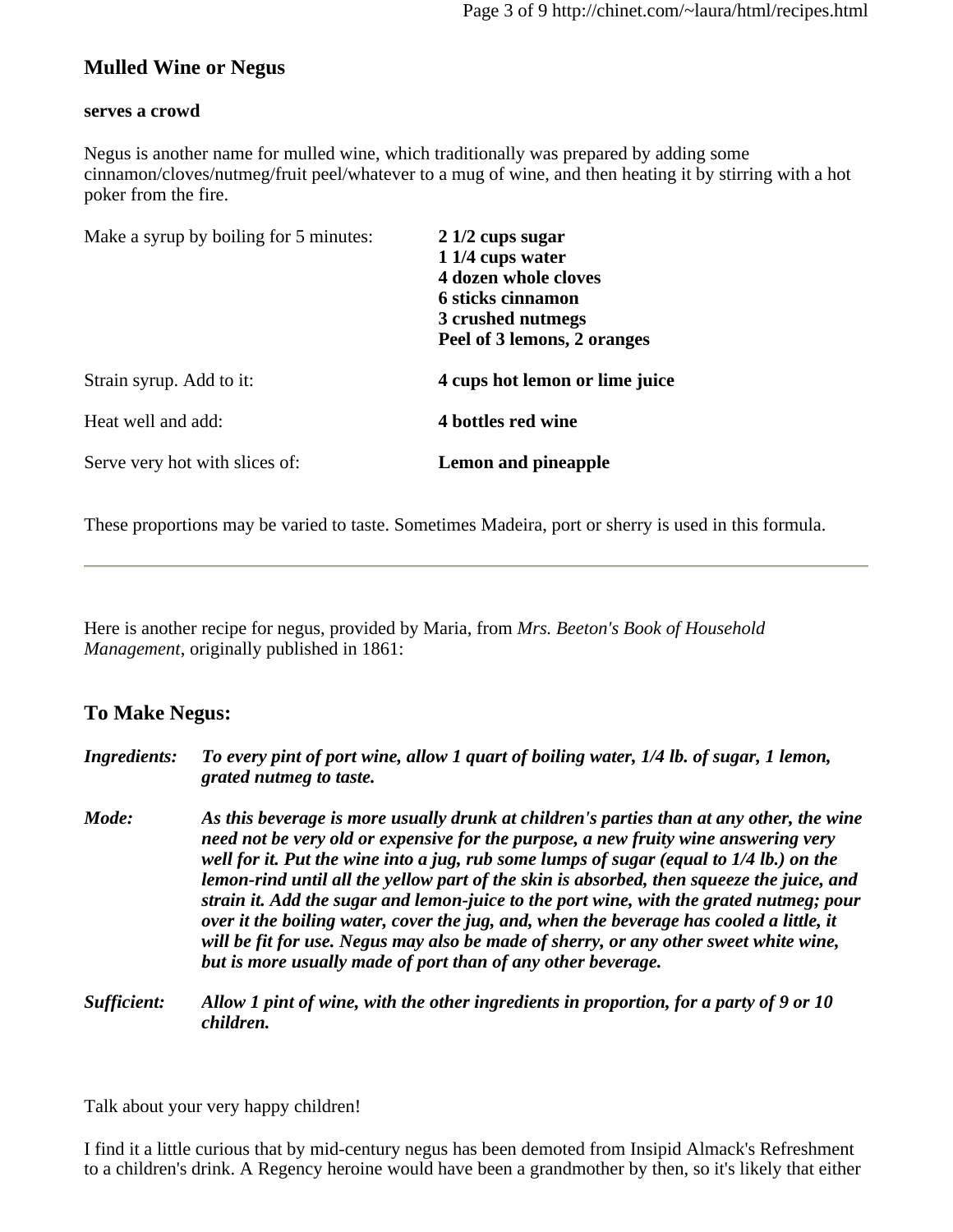she or her children revolted against serving it at grown-up parties.

## **Restoratives**

A "cordial" is an aromatic drink or liqueur, but is also defined as a stimulant. So a cordial provided to a lady fainting on a sofa, while meant to revive her, might put her to sleep. On the other hand, it might calm an agitated person. Along with laudanum, a vile-tasting opium derivative, taken by diluting several drops in a glass of water, this was one of the most popluar "restoratives" until we discovered how addicting they can be. It should also be noted that during the Victorian era, heavy wines like port and claret were considered too strong for the delicate nature of ladies. Yet at the same time they were being plied with cordials and laudanum to overcome their delicateness.

On the other hand, the traditional nanny remedy for insomniac children (and frail heroines) looks quite well-designed to put a person to sleep: a Hot Milk Posset.

#### **Hot Milk Posset**

#### **2 generous servings (one for Nanny and one or two for the little ones)**

| Blanch and pound in a mortar:                                                        | 2 or 3 bitter almonds (modern<br>substitution:<br>1/8 teaspoon or less almond extract) |
|--------------------------------------------------------------------------------------|----------------------------------------------------------------------------------------|
| Heat:                                                                                | 1 pint milk<br>1/2 teaspoon grated lemon peel<br>$1/4$ cup sugar                       |
| Add the almonds and when the milk begins to scald remove<br>from heat. Beat and add: | 1 egg white                                                                            |
| Add and combine lightly, until the whole drink is frothy:                            | 1/4 cup dark rum<br>$1/2$ cup brandy                                                   |
| Serve hot.                                                                           |                                                                                        |

Sweet slumbers!

## **Shirred or Baked Eggs**

#### **or Eggs en Cocotte**

Baked eggs always have great "eye appeal" served in little ramekins, casseroles, or cocotte dishes. Care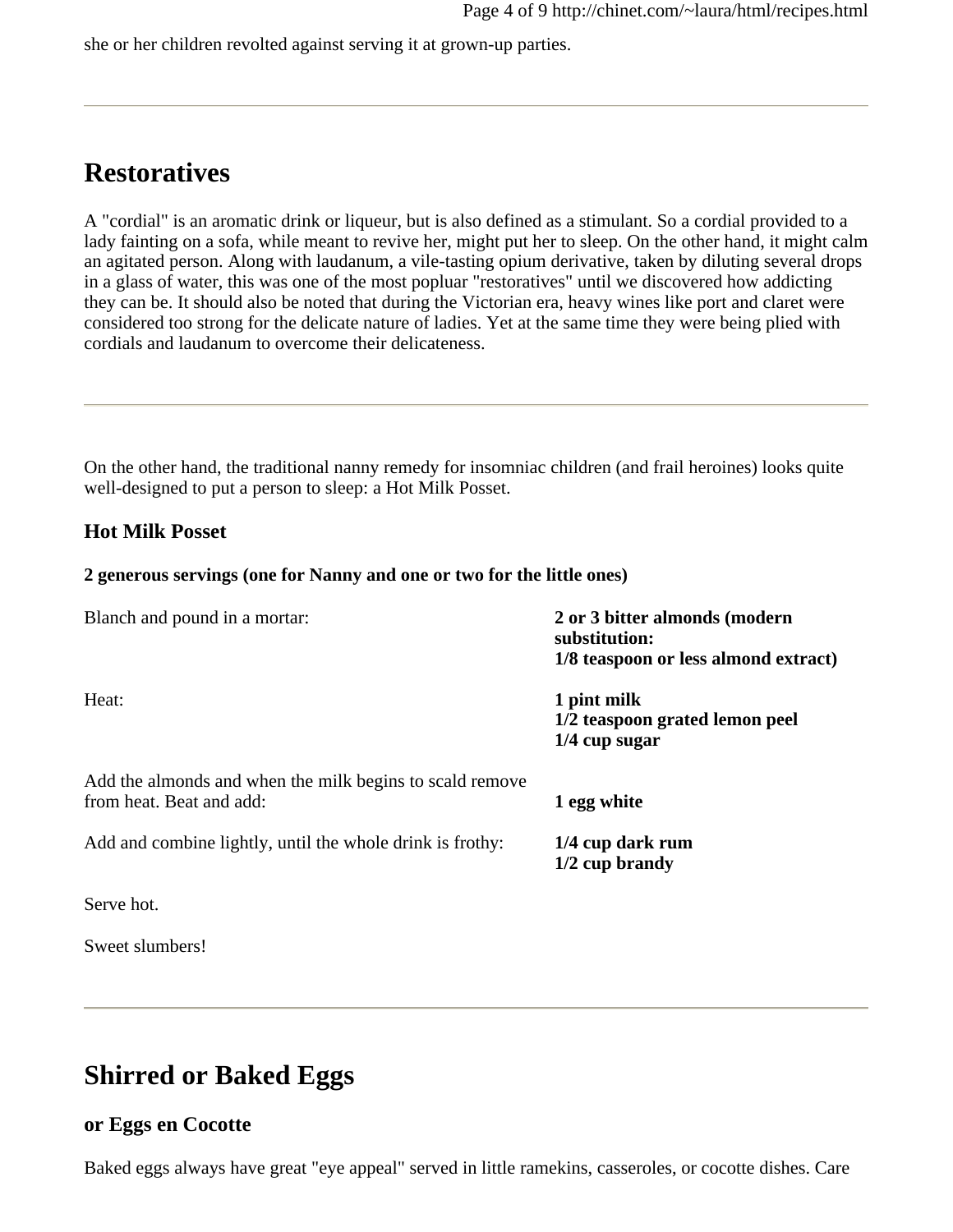must be taken that they are not overcooked, as the white can become quite hard and rubbery and the ramekin will retain the heat and continue to cook the egg after it is removed from the oven. If you put a poaching paper over the ramekin, this will return enough heat to the topside of the egg to set it. The centers sould be soft, the whites just set. Don't try to hurry baked eggs; they must be cooked in gentle oven heat.

My dictionary defines "cocotte" as "prostitute" but was helpful enough to provide two useful definitions for "ramekin": (1) a cheese preparation made with eggs and bread crumbs or unsweetened puff pastry, baked and served in individual dishes. (2) a small individual dish used for both baking and serving.

For an "individual casserole" dish I use CorningWare's smallest round white casserole (about 5" diameter). You could also use a deep square petit pan (CorningWare), and Pyrex makes some small baking dishes too. Some of these recipes call for muffin pans, for which you could also use Pyrex custard cups.

I have not tried most of these recipes, and cannot vouch for whether they are anything like what the English ate during the Regency. Some are very basic and appear to be traditional; others are more exotic and in my opinion would not have been served in any household where an English cook ruled the kitchen.

Below you will find the following recipes:

- Basic Baked Eggs
- Baked Eggs on Toast
- Additions to Baked Eggs
- $\bullet$  Eggs in a Nest
- Eggs Baked in Bacon Rings
- Ham Cakes and Eggs
- Baked Egg Florentine
- Basic Bechamel Sauce
- Baked Egg in a Spanish Saute

#### **Basic Baked Eggs**

Preheat the oven to 350F.

| Grease small bakers or ramekins. Break carefully into each<br>one: | 1 egg                                                         |
|--------------------------------------------------------------------|---------------------------------------------------------------|
| Add lightly:                                                       | <b>Salt</b>                                                   |
| Sprinkle over the top:                                             | 1 teaspoon cream or melted butter                             |
| Bake for about 8 to 10 minutes. You may garnish with:              | Chopped or sliced truffles<br>Sauteed pieces of chicken liver |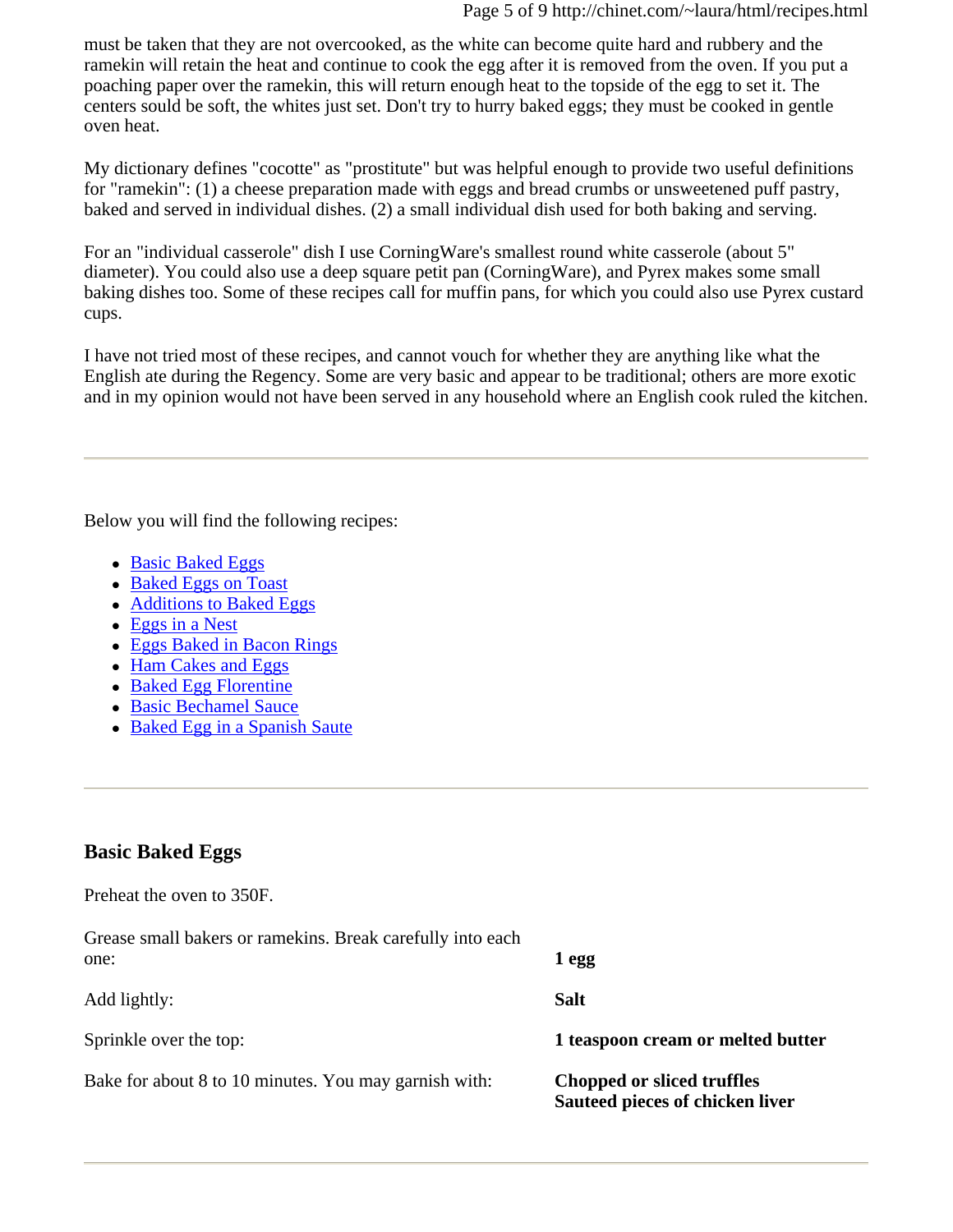#### **Baked Eggs on Toast**

Carefully prepared, this makes a delicious dish.

Preheat oven to 325F.

| Grease warmed individual molds with:                                                                                                                                                                           | <b>Butter</b>                                 |
|----------------------------------------------------------------------------------------------------------------------------------------------------------------------------------------------------------------|-----------------------------------------------|
| Place in each one:                                                                                                                                                                                             | 1 teaspoon chopped celery, chives, or parsley |
| Break into each one:                                                                                                                                                                                           | 1 or 2 eggs                                   |
| Season them with:                                                                                                                                                                                              | Salt and paprika                              |
| Cover each mold with a small poaching paper.<br>Place the molds in a pan of hot water, deep enough<br>to reach to within $1/2$ inch of the top of the mold.<br>Bake until the eggs are firm. Turn them out on: | Rounds of hot buttered toast                  |
| Serve them with well-seasoned:                                                                                                                                                                                 | <b>Bechamel Sauce or Tomato Sauce.</b>        |

Or serve with one of the Additions to Baked Eggs, listed below.

#### **Additions to Baked Eggs**

For interesting variations to baked eggs try adding: cooked mushrooms, asparagus tips, tomatoes or other vegetables, such as creamed spinach. Or add chichen hash, small bits of bacon, sausage or anchovy. Or place a round of toast covered with Gruyere cheese in the bottom of the baker before the eggs are added. Instead of butter, you may also cover the eggs with a cheese or tomato sauce before baking. Other tasteful sauce additions are: one cup cream sauce flavored with 1 teaspoon prepared mustard; creamed mushrooms or canned soup--celery, mushroom, asparagus, etc. Dilute the latter with milk or water to the consistency of cream sauce. Eggs are also good baked in 1 cup or more of creamed onions.

| <b>Eggs in a Nest</b>                                                                                                     |                      |
|---------------------------------------------------------------------------------------------------------------------------|----------------------|
| Preheat oven to 350F.                                                                                                     |                      |
| Beat until very stiff:                                                                                                    | 2 egg whites         |
| Heap them in a greased ovenproof dish. Make 2 cavities an<br>equal distance apart, not too near the edge. Slip into them: | 2 unbroken egg yolks |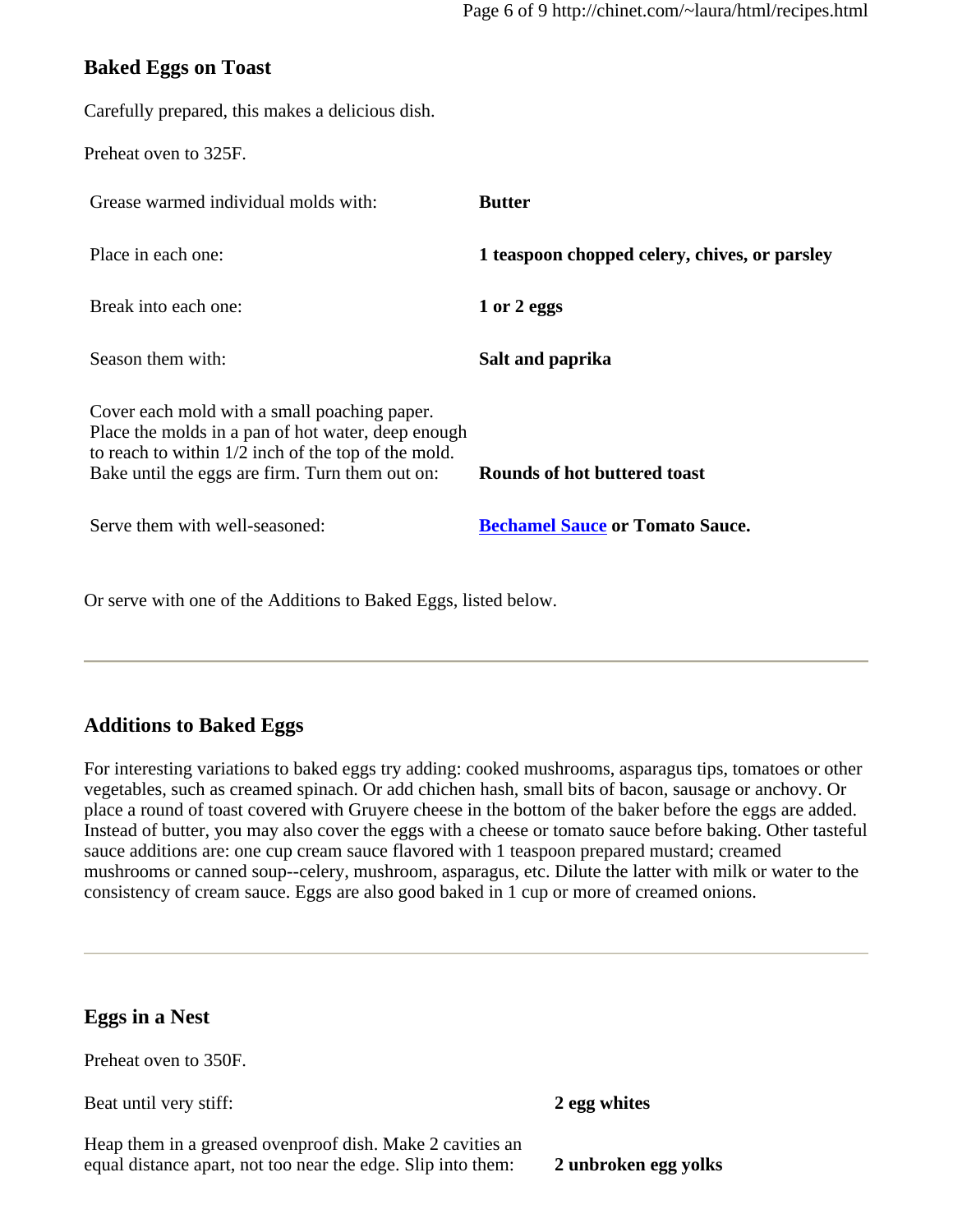Bake for 10 minutes or until the eggs are set. Season with: **Salt and white pepper**

Sprinkle with: **Chopped chives (optional)** 

#### **Eggs Baked in Bacon Rings**

Preheat oven to 325F.

| <b>Strips of bacon</b>                                                            |
|-----------------------------------------------------------------------------------|
|                                                                                   |
| 1 tablespoon chili sauce (optional)                                               |
| 1 egg                                                                             |
| 1 teaspoon melted butter                                                          |
| Salt and paprika                                                                  |
| Bake for about 10 minutes or until the eggs are set. Turn them Rounds of toast or |
| <b>Slices of drained pineapple</b>                                                |
| <b>Parsley</b>                                                                    |
|                                                                                   |

#### **Ham Cakes and Eggs**

Preheat oven to 325F.

Combine: **1 cup cooked ground ham 1 egg 1 tablespoon water 1/8 teaspoon paprika or pepper** Press these ingredients into 4 greased muffin tins. Leave a large hollow in each one. Drop into the hollows: **4 eggs** Bake the cakes until the eggs are firm. Turn out the cakes on: **Rounds of toast** Garnish them with: **Parsley or chopped chervil** 

#### **Baked Egg Florentine**

This dish is really rich and filling! I make it regularly. Serves 1. When doubling, you can make it in a larger casserole. You can substitute frozen spinach for fresh, but it won't be the same! Use 1/4 to 1/3 of a (10 oz) package of frozen spinach, thawed and squeezed.

Preheat the oven to 350 F. Lightly oil an individual casserole dish and warm it in the oven.

Heat in a small skillet: **1 teaspoon olive oil**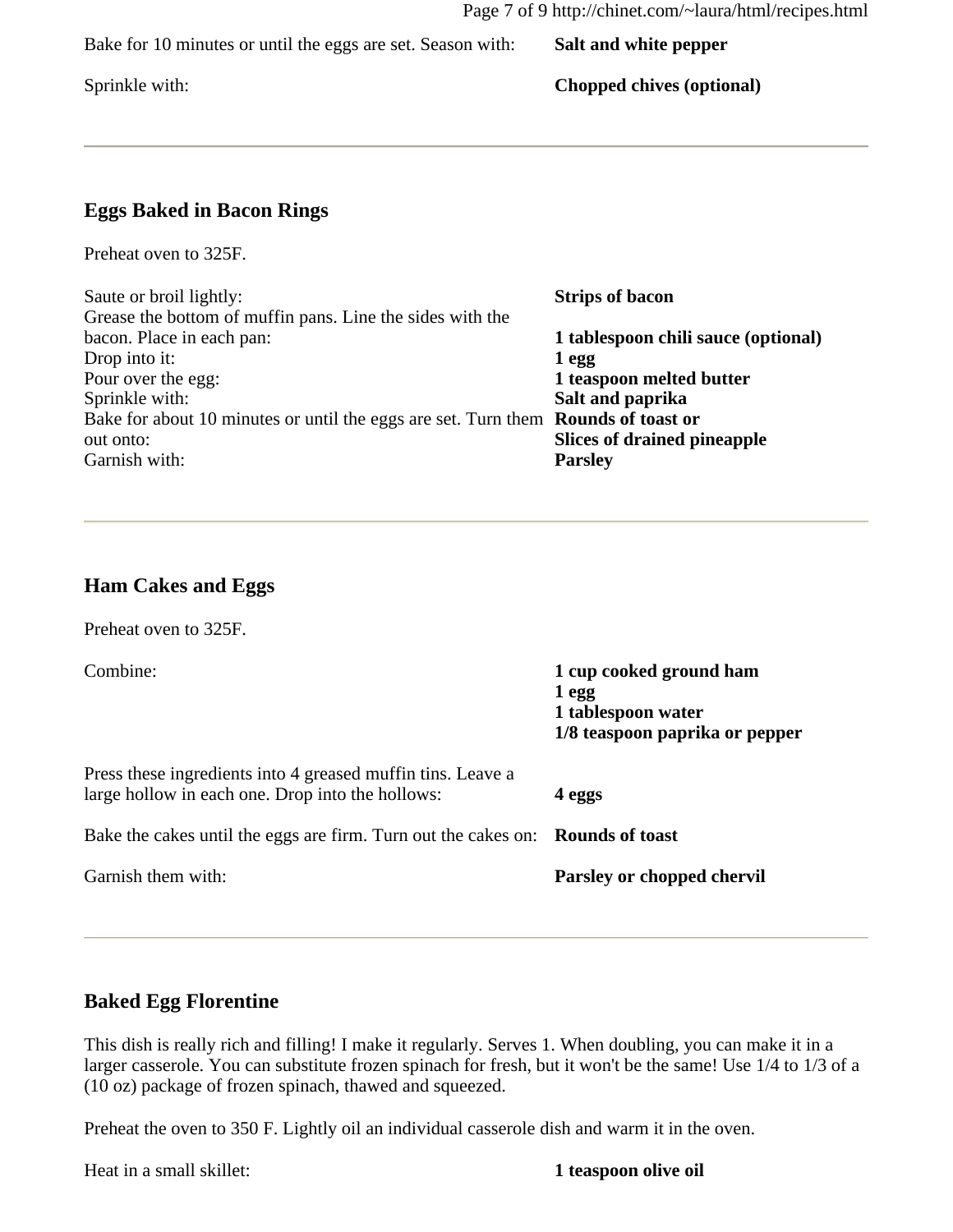When hot, reduce the heat to low and add: **2-3 handfuls fresh spinach leaves,** 

# **washed and patted dry**

Coat the spinach leaves with the oil and cook covered 2-3 minutes, or until they are limp and bright green. Put the spinach in the bottom of the casserole. Break over the spinach: **1 or 2 eggs**

Pour over the top: **Warm Bechamel Sauce**

Bake for 15-20 minutes. Remember that it will continue to cook for a few minutes after you take it out of the oven. Variations: I have topped this with crumbled bacon and/or freshly grated Parmesan cheese. (*Don't* use the canned stuff!!)

#### **Basic Bechamel Sauce**

| In a small saucepan, melt:                                                                               | 2 teaspoons butter                                             |
|----------------------------------------------------------------------------------------------------------|----------------------------------------------------------------|
| Add directly into the melting butter:                                                                    | approximately 1/2 teaspoon freshly<br>grated onion             |
| Let the onion heat through, then add:                                                                    | 1 Tablespoon flour                                             |
| Reduce the heat and stir this roux with a whisk until it is lightly 3/4 cup heavy cream<br>browned. Add: | pinch salt<br>pinch ground white pepper<br>pinch ground nutmeg |

Continue cooking over low heat 2-3 minutes, constantly stirring with a whisk until it begins to thicken. Remove from heat.

**Notes:** When doubling, use milk in addition to (or instead of) cream. I use cream because it has fewer carbohydrates than milk (I'm on a low-carb, not a low-fat diet--see my home page for details) and because using cream reduces cooking time (it thickens very quickly). The original recipe calls for 1 cup of milk, and uses 1/2 of this recipe to top the Baked Egg Florentine. When using milk, cooking time may be as long as 7-10 minutes.

Store any unused sauce in the refrigerator for up to two days. Use as a topping for vegetables, leftover frittata, leftover casserole, fish filets, etc. Everything is yummy with cream sauce poured over it!

#### **Variation: Sauce Mornay**

Once the Bechamel Sauce is cooked, add 1 teaspoon grated Parmesan cheese, and stir to mix.